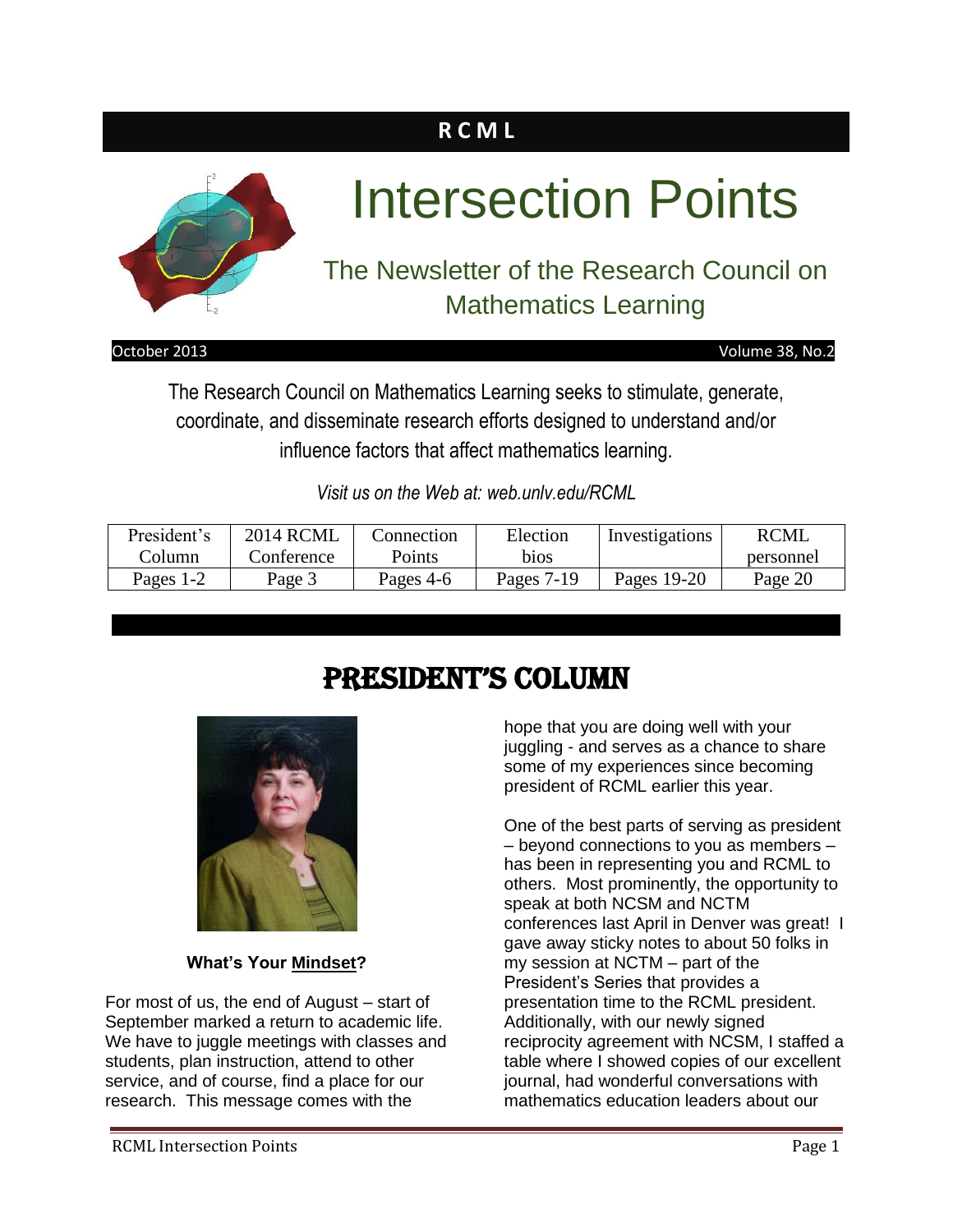organization and its mission – and of course, gave away more sticky notes to those who came and listened! It was also a pleasure to go to sessions being led by RCML members at both conferences – and to meet some of you after your sessions to say hello and catch up on what you are doing.

While the connection to people – dinner with RCML members, informal chats in the convention center hallways – was a highlight of my Denver experience. I noticed an interesting theme in many of the presentations I attended that I think is worthy of mention and consideration. As I ask at the beginning of this column: What's your mindset? At several of the talks I attended during the week, the work of Carol Dweck, about the psychology of success, was discussed. Her work focuses on whether you have a fixed mindset or a growth mindset – and what this means for your learning and success. The mindset idea relates to how an individual views intelligence and learning. Dweck defines the two mindsets as, "Individuals with a fixed mindset believe that their intelligence is simply an inborn trait – they have a certain amount, and that's that. In contrast, individuals with a growth mindset believe that they can develop their intelligence over time"(Dweck, 2010, 16). How do these mindsets influence the behavior of teachers and learners? How do we address the range from "I can't risk engaging in this challenging activity" to "Wow, I was hoping for a challenge like this!"?

I had read some of Dweck's work several years ago as part of a research project about motivation – so was familiar with these ideas, but it motivated me to find her book (Dweck, 2006) over the summer and read more deeply about the mindset framework. I was further reminded of the current interest in this topic when I received my *NCSM Newsletter* this summer – and found several articles addressing the mindset work – including interesting discussions by Jo Boaler [*Teaching Mathematics for a Growth Mindset*] and Jane Wilburne [*Promoting* 

*Growth Mindsets in the Classroom*]. These materials are helpful in looking at how Dweck's work fits into mathematics education.

I continue to think about how mindset impacts what I do in the classroom with students. I remind my students and myself that effort and perseverance matter and that failure should be recognized as an opportunity for learning. Supporting the development of growth mindsets will help cultivate an environment for student success in mathematics. Not surprisingly, my reading provided a chance for me to evaluate my own mindset – and was rather eye opening as I considered how I think about my learning and work – a fruitful time of reflection that will inform my work going forward.

In closing this column, let me say that I am looking forward to the presentations, proceedings, and journal articles that are coming from your research work and the places that your mind has set you thinking – places that I am sure inform and support the mission of RCML: *The Research Council on Mathematics Learning seeks to stimulate, generate, coordinate, and disseminate research efforts designed to understand and/or influence factors that affect mathematics learning.*

Joining you in the mission of RCML,

Looking for information about Dweck's work on mindsets?

Dweck, C. S. (2010). Even Geniuses. *Educational Leadership*, *68*(2), 16-20.

Dweck, C.S. (2006). *Mindset: The new psychology of success*. New York: Random House.

Boaler, J. (2013). Teaching Mathematics for a Growth Mindset. *NCSM Newsletter*, *43*(4), 11-13. [Access http://www.mathedleadership.org/res ources/newslettersvol43.html]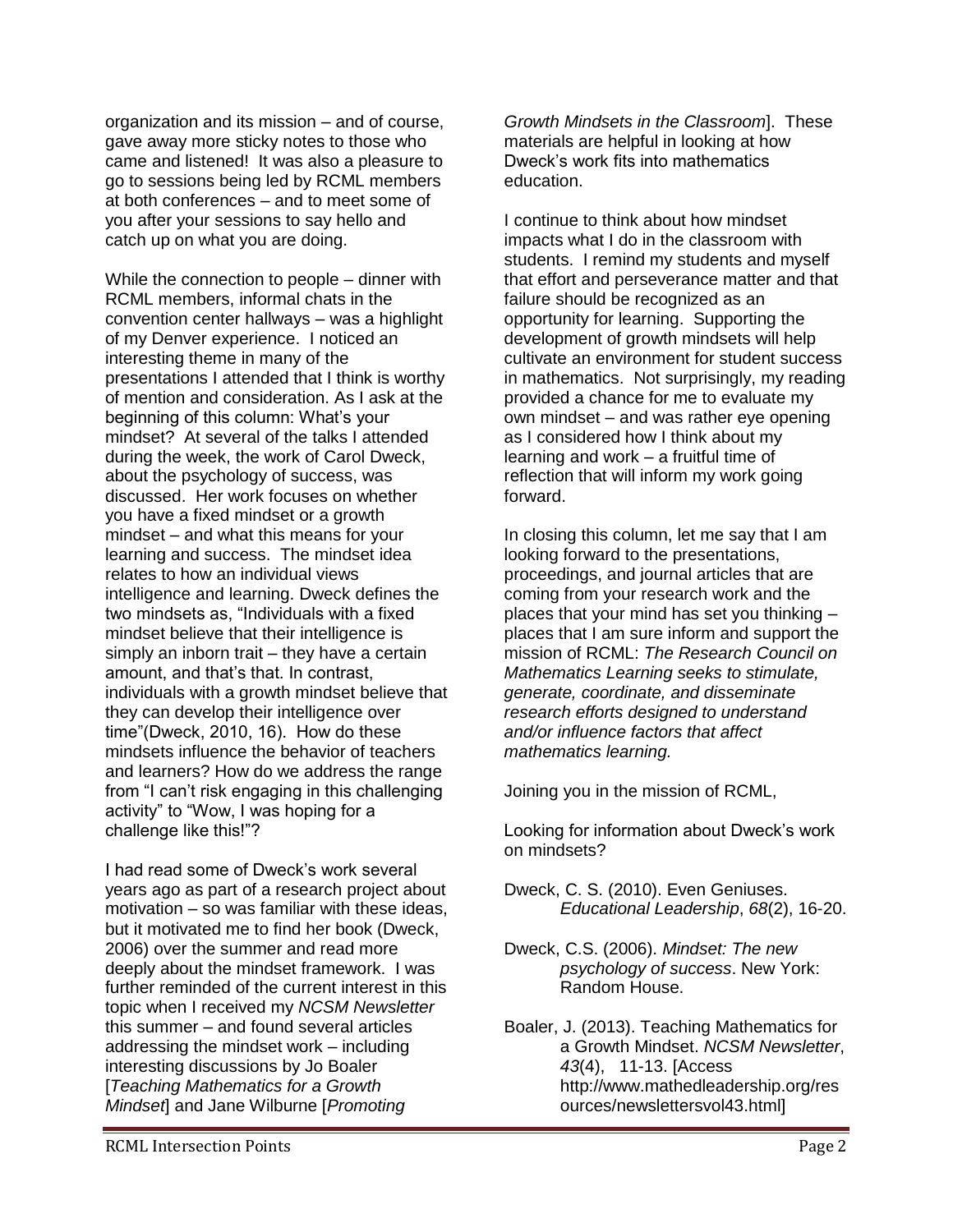## TREASURER'S REPORT

As of October 2013 we have the following amounts on hand in our organization accounts:

| General Account             |     | 18,894.70 |
|-----------------------------|-----|-----------|
| <b>Publications Account</b> |     | 21,992.24 |
| PayPal Balance              |     | 2,238.11  |
| <b>Total RCML Accounts</b>  | \$. | 43,125.05 |

### RCML Conference 2014

### February 27–March 1, 2014 The Menger Hotel, San Antonio, Texas





*The stars at night are big and bright, deep in the heart of Texas. The 41st Annual Conference in San Antonio promises to be the biggest and brightest yet, with almost 100 sessions. Featured speakers include NCSM's Immediate Past President, Suzanne Mitchell, and the Founder's Lecture will be provided by Jon Engelhardt, currently Dean of the School of Education at Baylor University. Join us on the famous San Antonio Riverwalk for an exciting and thought provoking conference that will continue the RCML mission of stimulating, generating, coordinating, and disseminating research efforts designed to understand and/or influence factors that affect mathematics learning.*

**Conference Chair:** Sandra Browning [\(Browning@UHLC.edu\)](mailto:Browning@UHLC.edu) **Program Chair:** Eileen Faulkenberry [\(efaulkenberry@tarleton.edu\)](mailto:efaulkenberry@tarleton.edu)

All conference information can be found at [http://web.unlv.edu/RCML/conference2014.html](https://email.wku.edu/owa/redir.aspx?C=aacf04e38368437299a502252e720def&URL=http%3a%2f%2fweb.unlv.edu%2fRCML%2fconference2014.html)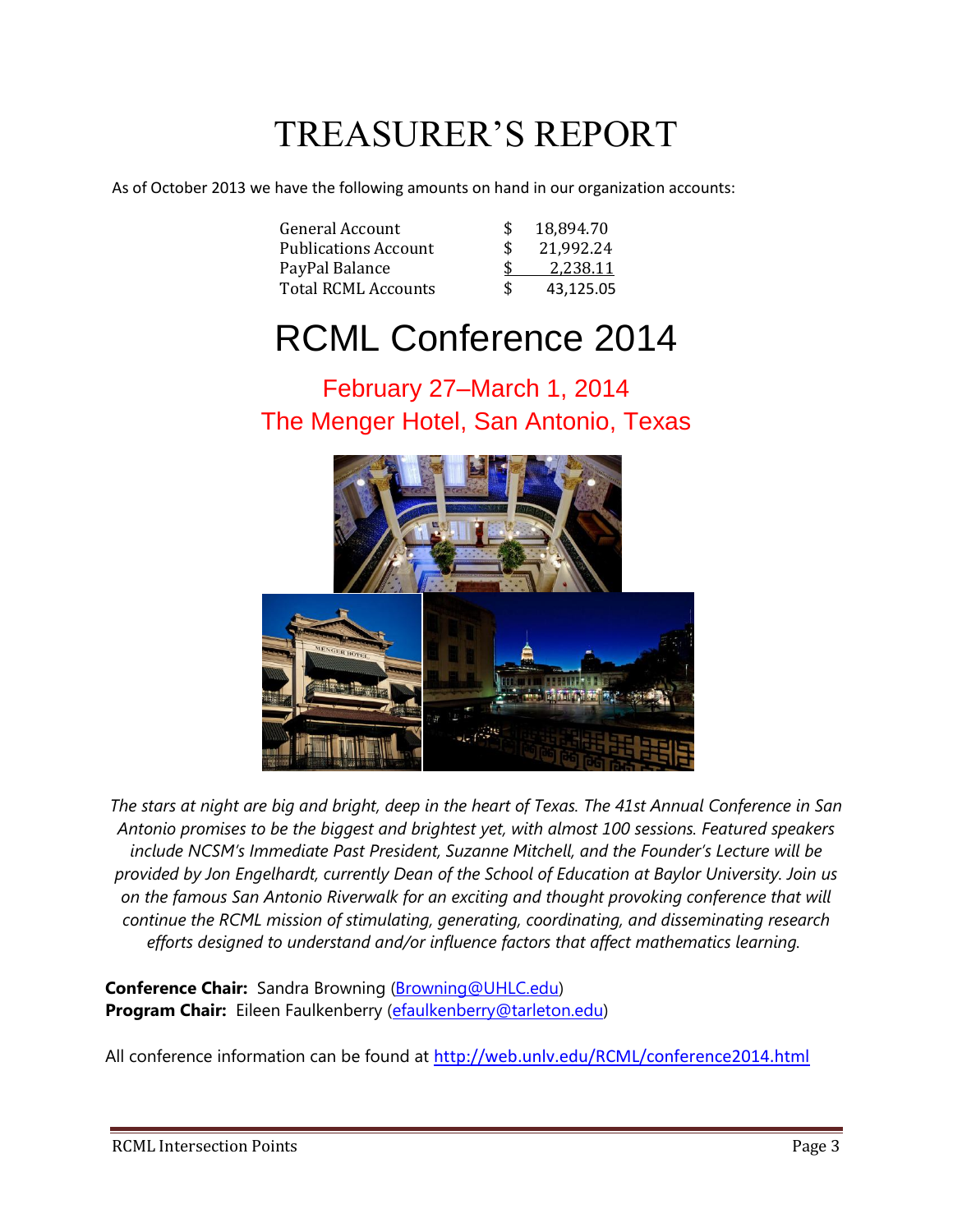### **RCML Memorial Scholarship**

The RCML Board approved and funded the RCML Memorial Scholarship Award to support early career faculty travel to the annual conference. This scholarship award is being established in honor and memory of the organization's longtime members - living or deceased. Each year one award will be given in the amount of \$1,200 to offset the cost of attending the RCML conference. The recipient of the scholarship will be chosen on a competitive basis. To qualify, one must meet the following criteria: be a non-tenured faculty member in a tenure-track position at a college/university, have attended at least one RCML conference, and be a current RCML member. Further details about the scholarship award and the application form providing details for submission are currently posted on the website. In addition, the evaluation rubric that will be used by the review panel is available for applicants to consider as they prepare their materials. Applications will be due by November 1, 2013 for consideration and review by Sheryl Maxwell, Bill Speer, and Alan Zollman.



### **Mathematics Education**  $+$  **Real World**  $=$  **PBI**



by Jennifer Cribbs Western Kentucky University

The need for mathematics instruction that is linked to the real world and students' everyday lives has been discussed by the community of mathematics educators for years. As stated by the National Council of Teachers of Mathematics, it is important that mathematics curricula "focus on

mathematics content and processes that are worth the time and attention of students" (NCTM, 2000, p. 15). At times the attempt has led to clumsy or superficial connections through word problems that fail to engage students or present blatantly fabricated scenarios. However, project-based instruction (PBI) allows for some of these important connections to be made in a meaningful way. Yet, when asking preservice mathematics teachers to create a PBI unit, they struggle to see how the real world is connected to the mathematics they will teach. How can we ask our pre-service teachers to tackle this daunting task so they can make these connections in their future classrooms?

Having pre-service teachers develop and implement a PBI unit, as part of the capstone methods course for middle and secondary pre-service teachers, is a way to aid them in the process of thinking deeply about how to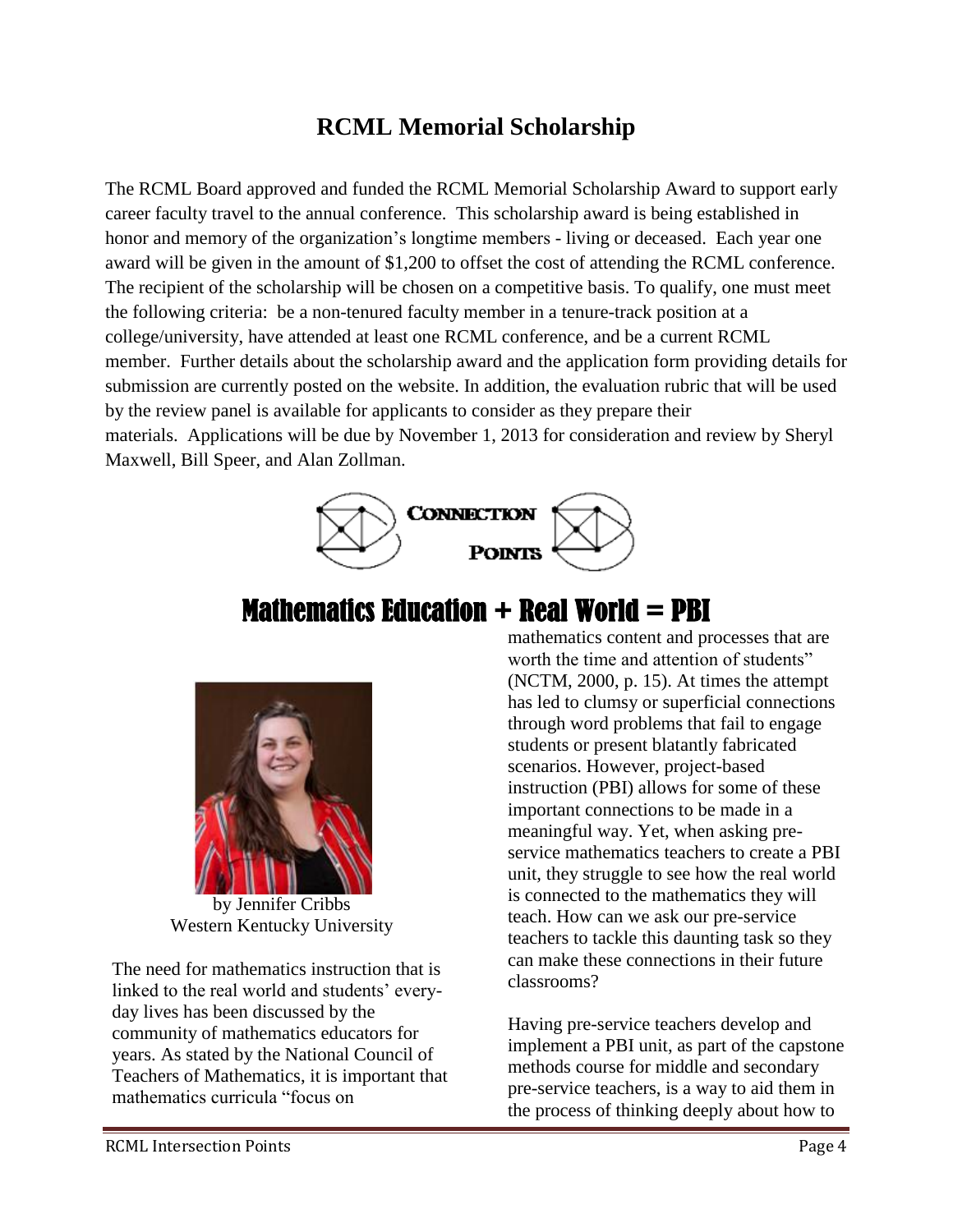connect mathematics to the everyday world. In this course, pre-service teachers are challenged to look at the world through the lens of mathematics. How much rain causes the lake to rise? How is the maximum load for a bridge determined? Pre-service teachers find themselves trying to move from viewing mathematics as a way of solving for  $\chi$  to understanding the importance of  $\chi$  and why they are solving for it. They begin to think about posing questions that are worth answering, questions that could engage middle and high school students and encourage them to think more deeply about the mathematics they are doing, questions that are connected to the world around them. The process of re-conceptualizing mathematics can be painful, but there are also many rewards such as seeing the reaction of  $6^{th}$ -12<sup>th</sup> grade students when the pre-service teachers implement their unit in the classroom or finally understanding why certain concepts are vital for a mathematics curriculum.

So how do pre-service teachers develop these meaningful questions that are tied to the content taught in middle and secondary mathematics classrooms? As they begin to develop ideas for their PBI unit, I ask them to consider 1) community concerns or projects that could be linked to mathematics and 2) how the mathematics they are teaching is being used in the world around them. In this way, pre-service teachers are developing a big idea to lend context for a challenge that will be posed to students, also known as the Grand Challenge in PBI. At first, the pre-service teachers come back with underdeveloped ideas with weak links to mathematics or limited potential for engaging students, but as the class continues to reflect and discuss the idea of posing questions that will be relevant to students' everyday lives, the questions become more refined. The importance of the question that pre-service teachers end up selecting cannot

be overstated as it drives the entire unit, thus, commonly referred to as the Driving Question. A well-developed Driving Question will "require students to grapple with a complex issue, engage the big ideas, learning content standards, and 'do' as well as 'know'" (Markham, Larmer, & Ravitz, 2003, p. 39).

In developing their PBI unit, pre-service teachers struggle less as the semester progresses. Once they are able to develop a connection between the real world and the mathematics content through their Driving Question, the hard part is over. They see that they are still teaching the mathematics they have grown familiar with over their careers as students but are teaching it in a different way. This revelation for pre-service teachers is important as they consider how to implement the Common Core State Standards for Mathematics (CCSSM) in their future classrooms. When considering the CCSSM, it becomes imperative that preservice teachers become practiced in implementing instruction that incorporates mathematical practices that allow middle and high school students to have "procedural fluency" in addition to developing "productive dispositions" with mathematics (NGA Center & CCSSO, 2010, p.6). Posing meaningful questions as seen through a welldeveloped Driving Question can provide a way to integrate the mathematical content and practices. Pre-service teachers find themselves constructing their unit in a way that focuses on the process rather than solely on the product. Their conversations become more about how to get students to work collaboratively to solve a problem, make connections between the mathematics they are learning and the Grand Challenge, collect data and interpret results (possibly communicating these results with their peers, school, or community), and take ownership of their own learning.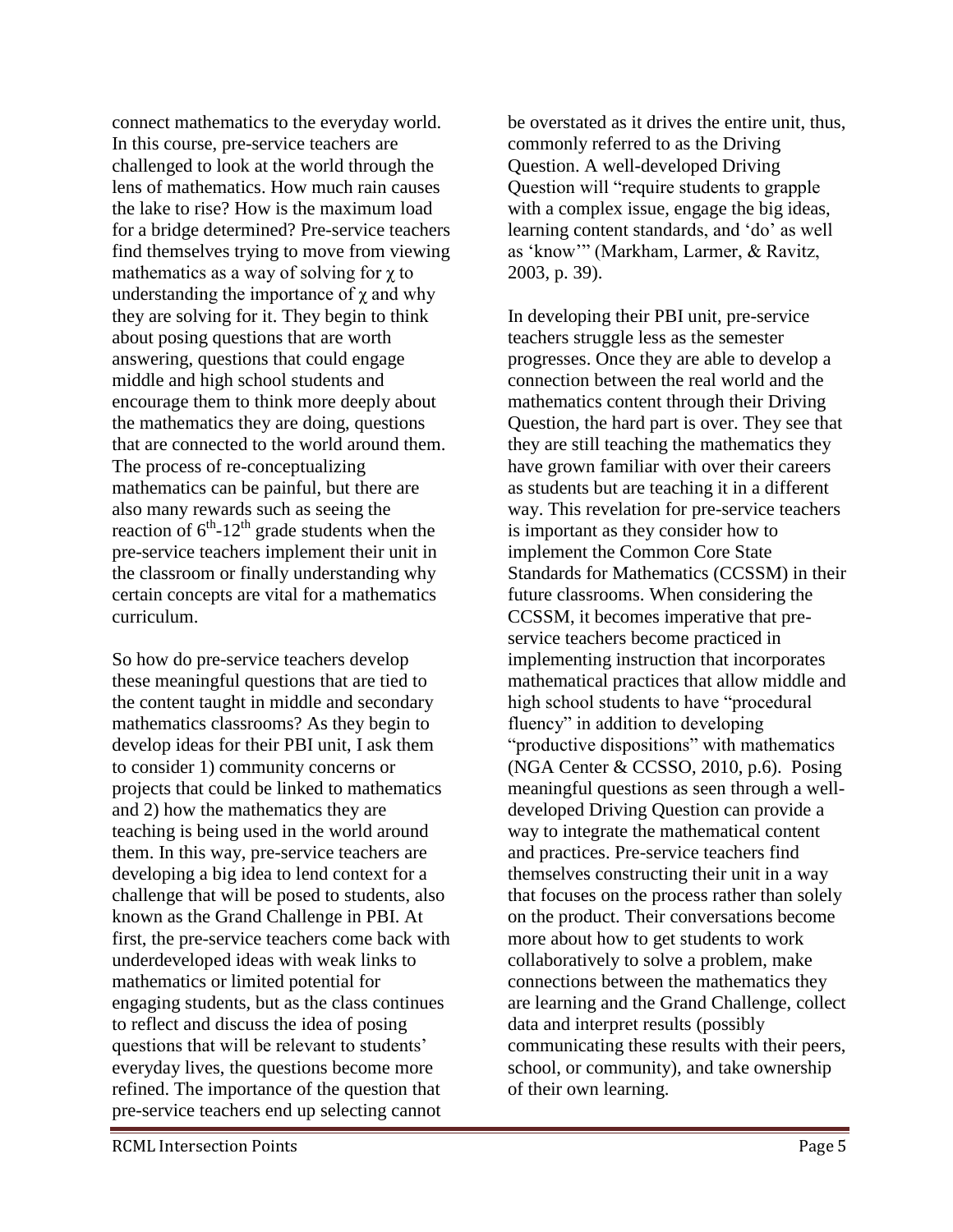Ultimately, pre-service teachers have the opportunity to implement a portion of their PBI unit in a middle or high school classroom. They see how students respond to their Driving Question and Grand Challenge in addition to experiencing the challenges and joys that come with this method of instruction. In doing this, the pre-service teachers have come full circle and have successfully addressed the challenge they were presented with at the beginning of the semester. Connecting mathematics to the real world and students' everyday lives does not have to occur through a PBI unit, but this instructional method has allowed for preservice teachers to embrace the concept.

References

Markham, T. Larmer, J., Ravitz, J. (2003). *Project based learning handbook: A guide to standards-focused project based learning for middle and high school teachers, 2nd Edition*. Novato, CA: Buck Institute for Education. National Council of Teachers of Mathematics. (2000). *Principles and standards for school mathematics.* Reston, VA: Author National Governors Association Center for Best Practices & Council of Chief State School Officers. (2010). *Common Core State Standards for Mathematics.* Washington, DC: Authors.

## MEMBERSHIP REPORT

As of October, the membership of RCML for 2013 stands at 130! This is a great number of members interested in mathematics education. A positive of the growth in membership numbers is the increase in support we can provide for our journal, *Investigations in Mathematics Learning*. Your membership dues contributed \$3393 to the costs associated with publication of the three issues in the current volume. Remember that it will soon be time to renew your membership for 2014 – member dues cover the calendar year, January 1 to December 31. The membership form will be updated to reflect the change in dues for 2014 [regular member dues = \$40 and student member dues = \$34]. Thank you for being a part of RCML – and look for renewal messages to come your way soon!

Please direct those wanting to join RCML to our website <http://web.unlv.edu/RCML/memberform.html>

### 2014 MEMBERSHIP

Membership payment is due on 1 January for the calendar year 2014. To renew your membership please send **\$40** to the treasurer, Jean McGehee at the address below. Also, notify Mary Swarthout, Membership Chair, at [swarthout@shsu.edu](mailto:swarthout@shsu.edu) that you are becoming a member by filling out the form located at our website http://web.unly.edu/RCML/memberform.html and mailing this to her address

Dr. Jean McGehee Dr. Mary B. Swarthout, RCML Treasurer RCML Membership Chair University of Central Arkansas Sam Houston State University 12160 Southridge, Math & Statistics Department Little Rock, AR 72212 PO Box 2206

Huntsville, TX 77341-2206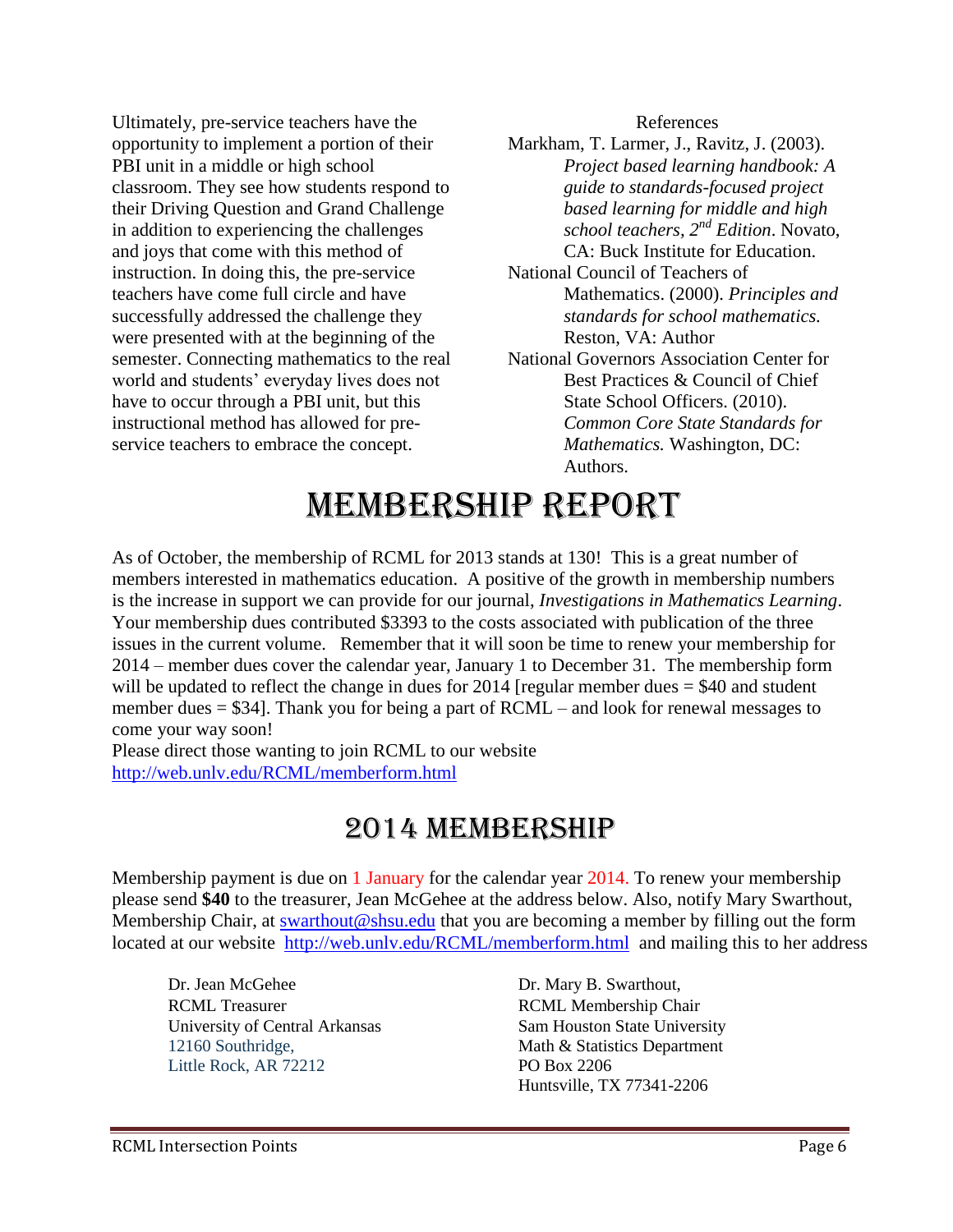### **Preparing for Elections**

Annual elections are held in the fall. Current 2013 members will receive an e-mail message that will contain information that will allow both on-line and mail-in participation in the election. Voting will end on December 1, 2013. This year we elect a President-elect, Treasurer, Vice President of Conferences, and two positions on the Conference Committee. The candidate information is provided for your use as you prepare to mark your ballot.

### **President Elect**

#### Name: **Daniel Brahier**

#### Institution: **Bowling Green State University (Ohio)**

#### **Why do you want to be considered for this office?**

I am deeply indebted to RCML for all that the organization has given me throughout my college teaching career. The people I have met and experiences I have gained have significantly helped me to develop my research agenda, interact with colleagues, and build partnerships that have shaped my work. I believe this would be a good time to "give back" to the organization by leading in the role of president. I stand ready to work with the membership to strengthen the organization over the next four years.

#### **What do you believe are the challenges for RCML for the next two years?**

Membership seems to be the hot topic at the moment. In a climate where so many organizations are tugging mathematics educators in several directions, yet resources to support travel and research are limited, it is important for RCML to define itself more clearly and attract new members into the fold. We need to build on the strength that we are a smaller group that emphasizes relationships and collaboration. However, the organization also has to be large enough to include a variety of research agendas and experience levels of its members.

#### **How would you seek to accomplish these challenges if you are elected to this office?**

First and foremost, RCML needs to clarify its purpose and work through the current members to attract new members. I would like to conduct a survey of the current members to assist in finding ways of building the membership. Second, I recognize that the success of the annual conference is essential for building a strong membership. I would work with the Conference Committee to build attendance levels and strength of the program to attract attendees. Finally, the publications of RCML are excellent but not as well known as I believe is possible. I would like to develop new ways of promoting the journal, newsletter, and website to reach out to people who might not have heard of the organization.

#### **Describe your participation in RCML.**

I attended my first RCML conference about 20 years ago in Las Vegas. Since that time, I have attended almost every conference (there were a couple of years when travel was not possible). During those 20 years, I have served as Vice President for Publications, which involved providing input, copy editing, and serving on the editorial panel for the journal. I also created the current format of the newsletter, including giving it the name of "Intersection Points" that is still used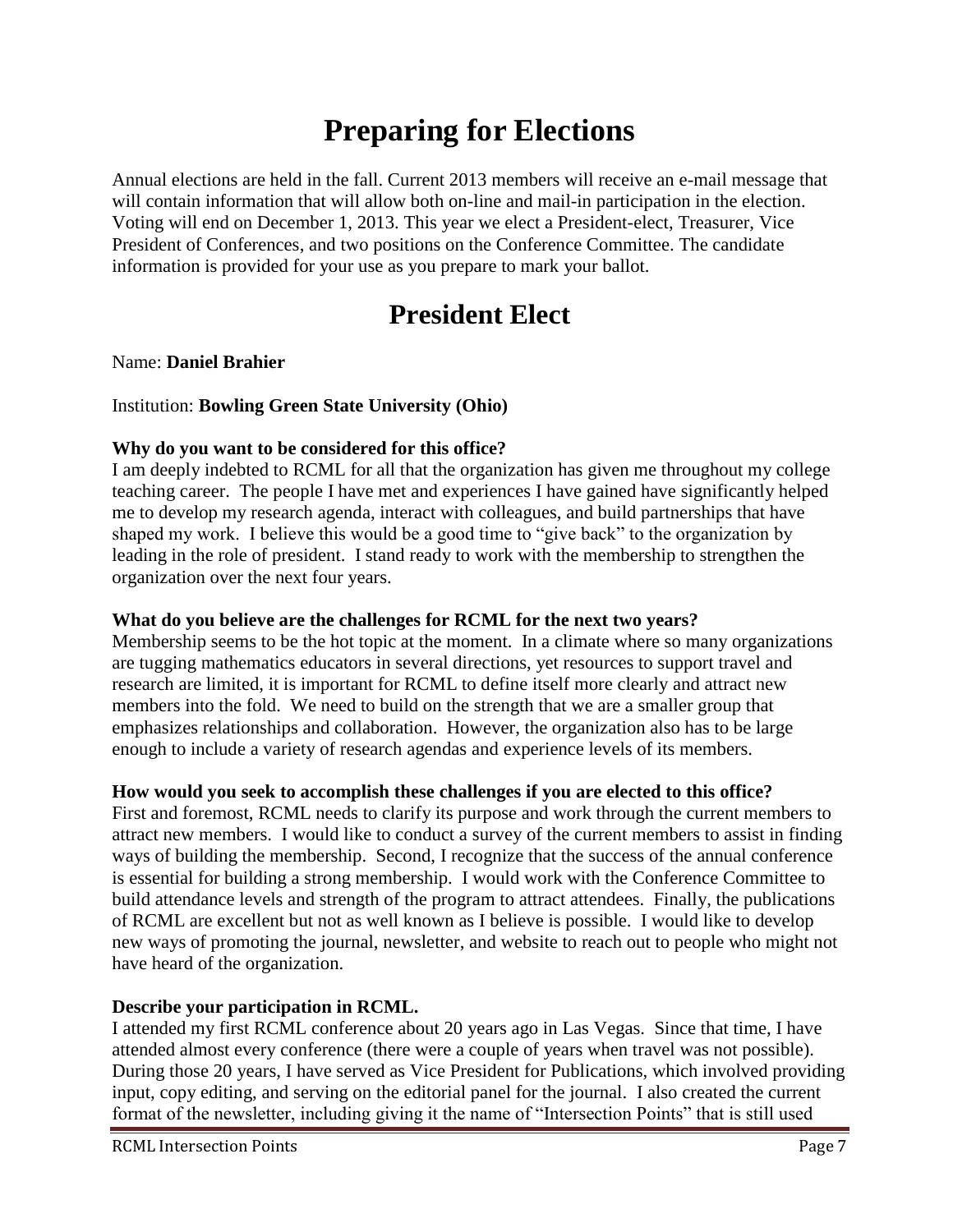today. I also served on the Conference Committee, was Editor of the Newsletter, served as Archivist, and have presented at about 15 RCML conferences around the country. The RCML conference is always the professional development highlight of the academic year for me  $-I$ return home inspired and connected to new people and ideas.

#### **Describe other related experiences that you believe qualify you for this office.**

I am currently serving as one of three lead writers on an NCTM document that will be released next spring, charting the course for mathematics education in the U.S. for the next 10-15 years. I have been working on that project for a year. I have also served on the Editorial Panel for *Mathematics Teaching in the Middle School* for NCTM and for five years I served as author of *The World's Largest Math Event*. I am a reviewed for the RCML journal, as well as *Journal for Research in Mathematics Education*. In Ohio, I have served as President of the Ohio Council of Teachers of Mathematics and as President of the Ohio Mathematics Education Leadership Council. I was a lead author on the last two Standards documents in Ohio and have served on countless committees for the State, from developing assessments to designing standards for endorsement programs. Locally, I have served as President of the Greater Toledo Council of Teachers of Mathematics and have run the past three State-level mathematics conferences, attracting between 1,000 and 1,500 teachers to each event. I have served as Advisor for a student mathematics education organization on our campus with a membership of about 200 students and currently direct a scholarship program called Science and Math Education in ACTION at our university. I have authored four books and served as editor of the NCTM Yearbook two years ago.

#### Name: **Juliana Utley**

#### Institution: **Oklahoma State University**

#### **Why do you want to be considered for this office?**

I started with RCML as a graduate student and have not missed a conference since that time. RCML has played an integral part in my growth as both a teacher educator and researcher through the support of many RCML members. Thus, I want to give back to RCML by helping it to continue to grow and support other novice and veteran educators and researchers.

#### **What do you believe are the challenges for RCML for the next two years?**

As travel budgets for faculty continue to be tight, maintaining a healthy attendance each year at the annual conference is a key challenge we currently face and will continue to face in our near future. Thus, a second challenge is to continue to strive to grow our membership, but maintain the feel we have of a close network of colleagues and friends. A third an extremely important challenge for RCML as an organization is that we self-publish our journal. In light of the digital world in which we live and the way libraries are now handling subscriptions, this will be an issue we will need to continue to examine as our organization moves forward.

#### **How would you seek to accomplish these challenges if you are elected to this office?**

I would like to work with the RCML membership and board to continue to make RCML a vibrant organization that continues to welcome and support novice and experienced researchers as well as find ways to continue to increase the membership of RCML. These efforts might include exploring a variety of marketing ideas (e.g. rack cards, personal emails, etc.) to get the word out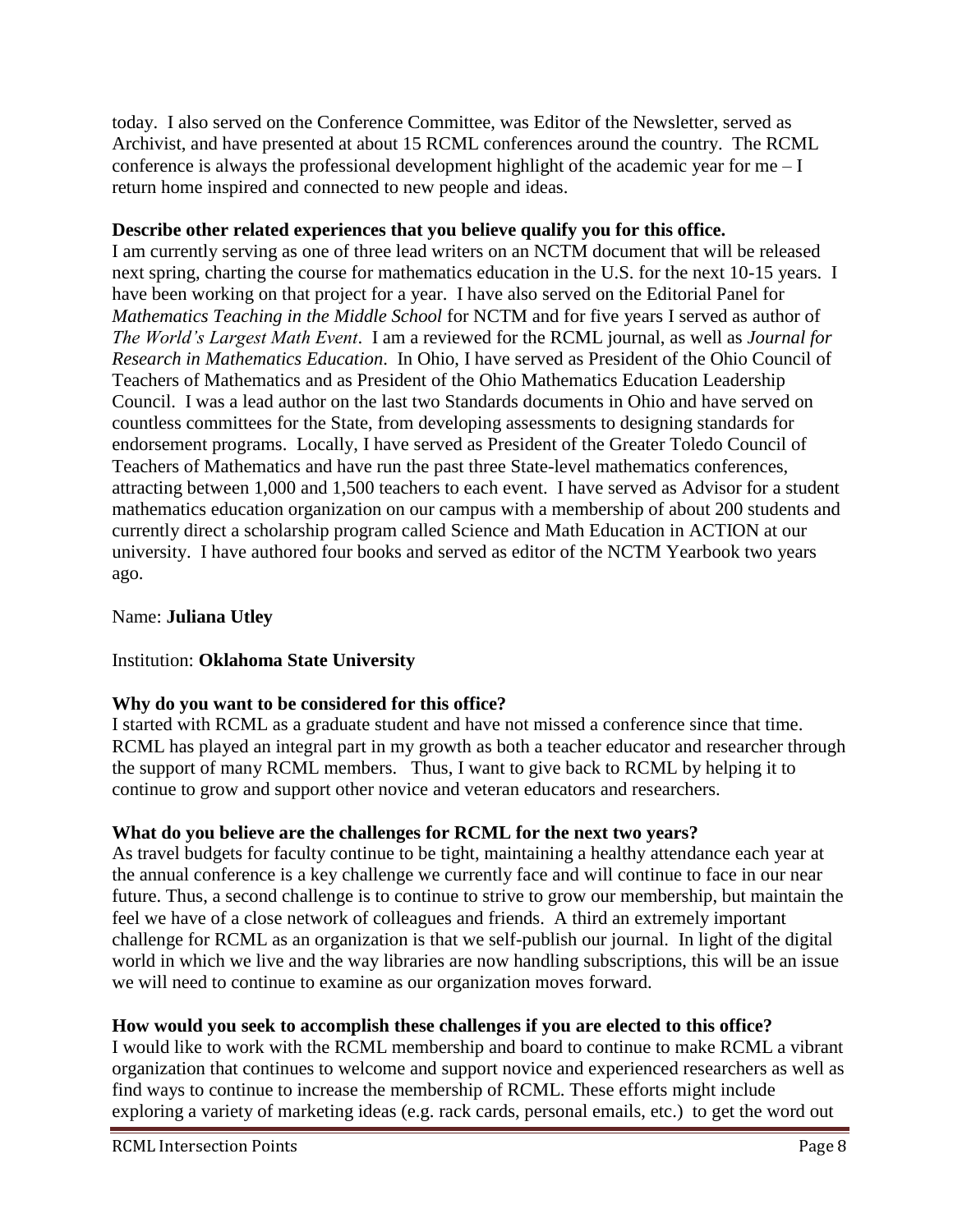about the quality and purpose of our organization. I believe that the careful selection of conference sites can also have an impact on conference attendance by both current and new members. Additionally, I would like to support RCML's efforts to continue to grow subscriptions for the RCML journal – *Investigations*.

#### **Describe your participation in RCML.**

During my time with RCML, I have been an active member by serving on the conference committee and on the board as secretary. Additionally, I served as a program co-chair in 2008 in Oklahoma City, Oklahoma and then as Conference Chair in 2013 in Tulsa, Oklahoma. It was at the 2008 conference that Dr. Stacy Reeder and I proposed the idea of publishing a peer-reviewed conference proceedings. As a result, we have had some great editors of the proceedings that have made this idea a valuable contribution to the organization.

#### **Describe other related experiences that you believe qualify you for this office.**

I have served as the Co-Executive Director for School Science and Mathematics for the past three plus years. This opportunity has given me extensive experience in a variety of ways that I can bring to RCML. These experiences include how organizations run day to day, the development of an organization website, working with Wiley-Blackwell who publishes the SSMA journal, choice of convention hotel and negotiation of hotel contracts, details related to hosting conventions (meals, registration, etc.), and finances of the organizations. Additionally, I am a Co-Editor and founder of our state mathematics organization's journal – the *Oklahoma Journal for School Mathematics.* 

### **Treasurer**

#### Name: **Keith Adolphson**

#### Institution: **Eastern Washington University**

#### **Why do you want to be considered for this office?**

I value RCML for its emphasis on being a caring, collaborative, and supportive professional community, as well as, a source for personal renewal. I feel an obligation give back to the organization that has nurtured me by taking a more active role.

#### **What do you believe are the challenges for RCML for the next two years?**

I feel that the main challenges facing RCML are increasing membership and conference participation. It is important to accomplish this while enhancing our visibility and stature within the mathematics education community and without sacrificing our intimate character as a professionally supportive community.

#### **How would you seek to accomplish these challenges if you are elected to this office?**

Word-of-mouth can be an effective means of recruiting new members. Making collegial connections, preserving the quality of our conferences, and *Investigations* all help keep them with us. I believe that raising the visibility of our conferences, pursuing closer affiliations with related organizations, and publishing opportunities such as our conference proceedings and *Investigations* may help attract new members and enhance the organization's stature. We might want to think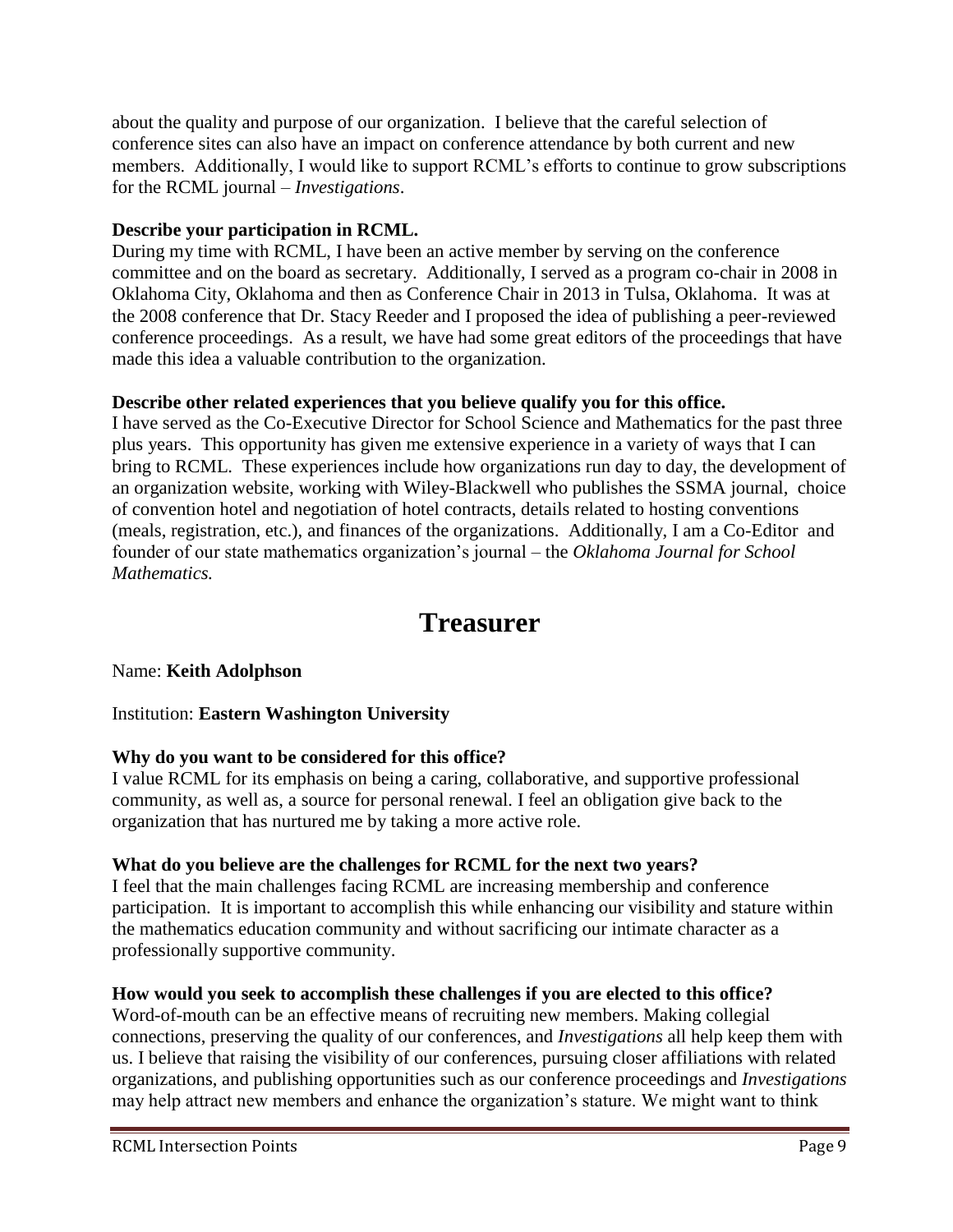about how we advertise; especially via social media. Also, we may want to consider other venues for the conference in order to broaden our reach and attenuate a regional cachet.

#### **Describe your participation in RCML.**

I have been an RCML member since 2001. I have attended and presented at most conferences since then.

#### **Describe other related experiences that you believe qualify you for this office.**

I am the treasurer of our faculty union. I have served several terms on the RCML conference committee and as the Vice President for Middle Schools on the Central Oklahoma Association of Teachers of Mathematics where I helped organize our semiannual conferences. In addition, I have participated and presented at numerous regional, national, and international conferences including: PME, PME-NA, Northwest Mathematics Conference, and NCTM; in addition to RCML. I believe that I bring many strengths to the position such as: resourcefulness, organizational skills, the ability to be a collaborative team member, some facility with technology, and an excellent sense of humor.

#### Name: **Kerri Richardson**

#### Institution: **The University of North Carolina at Greensboro**

#### **Why do you want to be considered for this office?**

I believe strongly in serving the RCML organization because it is an important place to share ideas about mathematics education.

#### **What do you believe are the challenges for RCML for the next two years?**

Encouraging new membership.

#### **How would you seek to accomplish these challenges if you are elected to this office?**

I will continue to encourage new colleagues I meet to attend the conference and join the organization. These new colleagues include faculty and doctoral students.

#### **Describe your participation in RCML.**

My participation in RCML has previously included attending the conference regularly and hosting one of the meetings in 2012 in Charlotte. I will continue helping in a more consistent manner by serving as the treasurer but also still present and attend future conferences.

#### **Describe other related experiences that you believe qualify you for this office.**

I hosted the 2012 RCML conference in Charlotte and helped organize the one held in Oklahoma City back in 2004. I've come to know many of the members of the organization and feel I'm a good fit for the position.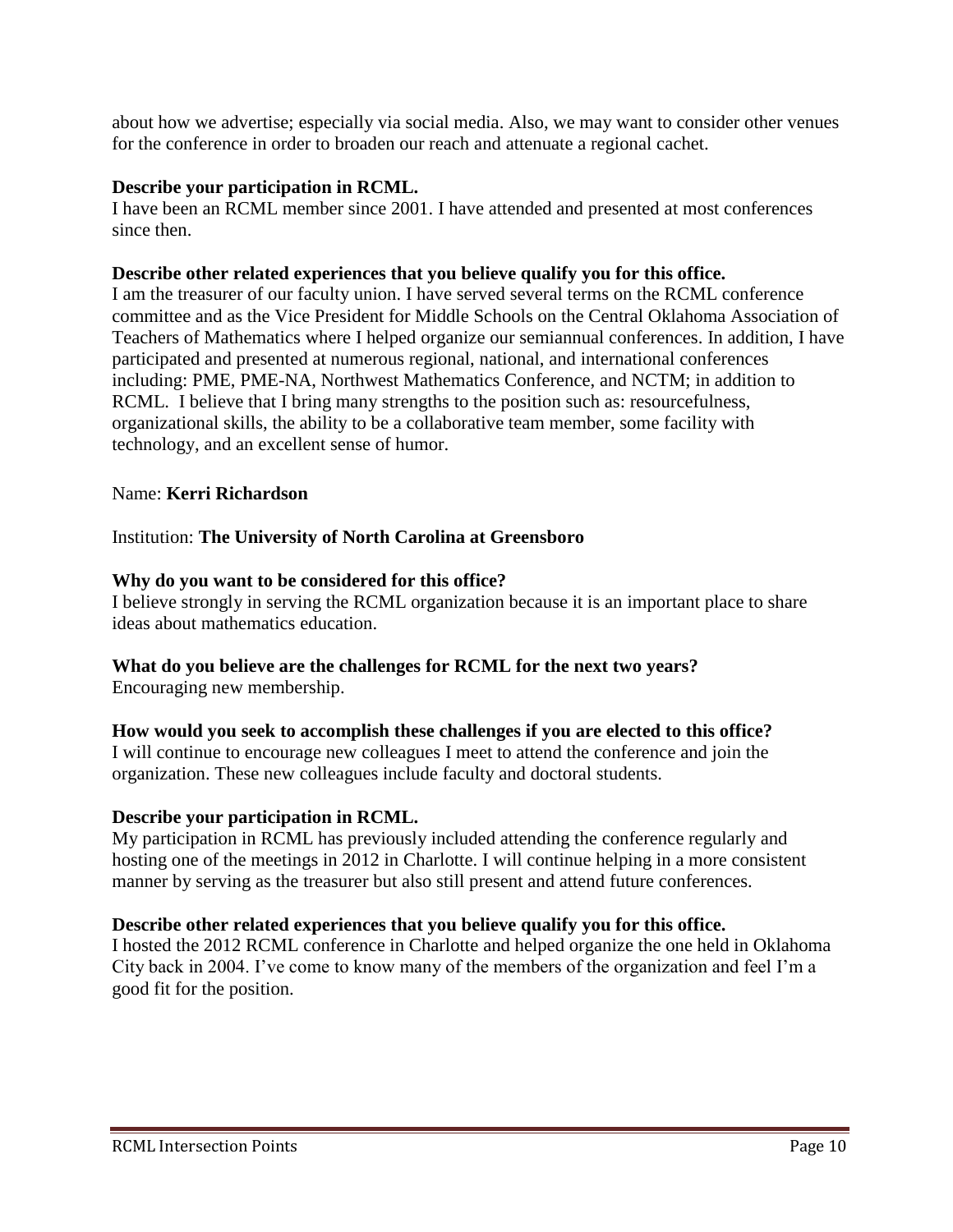### **Vice-President of Conferences**

#### Name: **Lynn Columba**

#### Institution: **Lehigh University (Pennsylvania)**

#### **Why do you want to be considered for this office?**

As a long-time member of RCML, I regularly attend the annual conference along with my doctoral students. As a regular attendee, I wanted to give back give to RCML by serving as the Vice-President of Conference. In this role I would have the opportunity to participate in the planning of our thought-provoking speakers and program at the annual meeting.

#### **What do you believe are the challenges for RCML for the next two years?**

One of RCML's challenges for the future includes recruiting members to the organization. Another challenge is to continue to provide a strong and inviting research program at our annual meetings to attract new and current members to attend the conference.

#### **How would you seek to accomplish these challenges if you are elected to this office?**

A few of the strategies to accomplish these challenges is to listen to the needs of the membership when it comes to planning days, times and locations of the annual conferences. Part of this process is to carefully select locations, which includes the city and the hotels, that are cost effective and logistically accessible for our members.

#### **Describe your participation in RCML.**

I attend the conference on a regular basis and I bring doctoral students to participate whenever possible. I was the Program Chair in 2011 for the conference in Cincinnati, Ohio. Bob Drake, Stacy Reeder, and I authored an RCML Conference Planning Guide in 2012. I am a reviewer for *Investigations in Mathematics Learning,* 2013*.* In 2011, 2012, and 2013 I reviewed conference proceedings for RCML.

#### **Describe other related experiences that you believe qualify you for this office.**

I am the chair of the Conference Committee for SSMA from 2011-2014 (I will be rotating off in Spring, 2014). Also, I serve as a member of the Communications Committee and the editor of the newsletter for NCSM. I am active in three state level mathematics organizations: PCTM, PCLM, and PAMTE.

#### Name: **Eileen Durand Faulkenberry**

#### Institution: **Tarleton State University (Texas)**

#### **Why do you want to be considered for this office?**

I feel with my recent and current service to RCML, I am uniquely positioned to assist the conference committee and future conference and program chairs to host outstanding conferences that will support and strengthen the research on the learning of mathematics.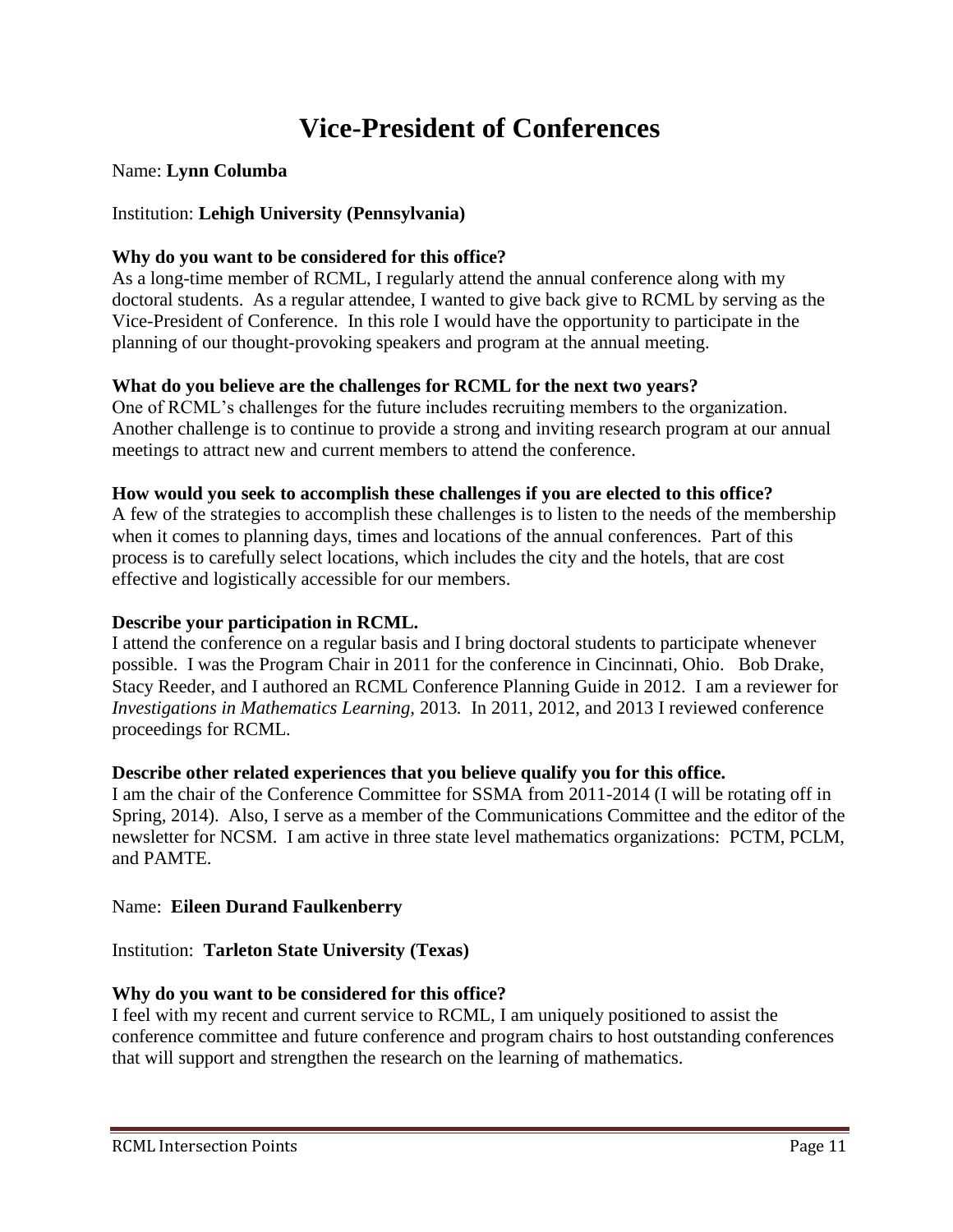#### **What do you believe are the challenges for RCML for the next two years?**

RCML provides a nurturing environment for researchers. This is especially beneficial to young researchers. The annual conference of RCML is an excellent opportunity to collaborate, dissiminate, and extend our research. The Proceedings have added an additional layer of opportunities provided by RCML. Our recent conferences have been well attended, but we have significant room for growth. I would like for our organization to extend its reach and impact more young researchers and support them in their work. It is important to maintain the experienced researchers as well, as they provide invaluable support and mentorship.

#### **How would you seek to accomplish these challenges if you are elected to this office?**

I see the annual conferences as a significant portion of the RCML experience. I would like to see the participation grow, leading to growth in the organization. In order to do this, we would implement recruiting strategies to encourage participation. I also envision us leveraging technological innovations to streamline the process: from proposal submissions to the publication of the program.

#### **Describe your participation in RCML.**

I am currently the program chair for the 2014 conference. I served on the conference committee 2009-2013. I have been a member since 2008.

#### **Describe other related experiences that you believe qualify you for this office.**

I was the program co-chair for the 2002 NCTM Regional conference held in Oklahoma City, OK.

### **Conference Committee**

#### Name: **Jonathan Bostic**

#### Institution: **Bowling Green State University, (Ohio)**

#### **Why do you want to be considered for this office?**

I have met many amazing scholars at RCML. It would be a privilege to serve as a conference committee member. I would like to be considered for the conference committee for two reasons. First, I have a strong desire to maintain the current RCML conference experience. RCML is a nurturing conference experience that has helped me grow over the last three years and I want to maintain these positive experiences for others in the future. The second reason is that I hope to support its growth as a premier mathematics education conference. Faculties' travel budgets are decreasing at many institutions, which make choosing and attending conferences a difficult decision. The RCML meeting is one the best intimate conference settings for mathematics educators. It is imperative that RCML's annual meeting shift to meet the needs of new members, established researchers, and senior scholars. Armed with experiences designing and organizing sessions for graduate students at AERA as well as planning College-wide conferences, I feel confident these experiences will translate well to the RCML conference committee. I am excited to work with the committee and promote RCML's mission in a way that fosters its members' growth.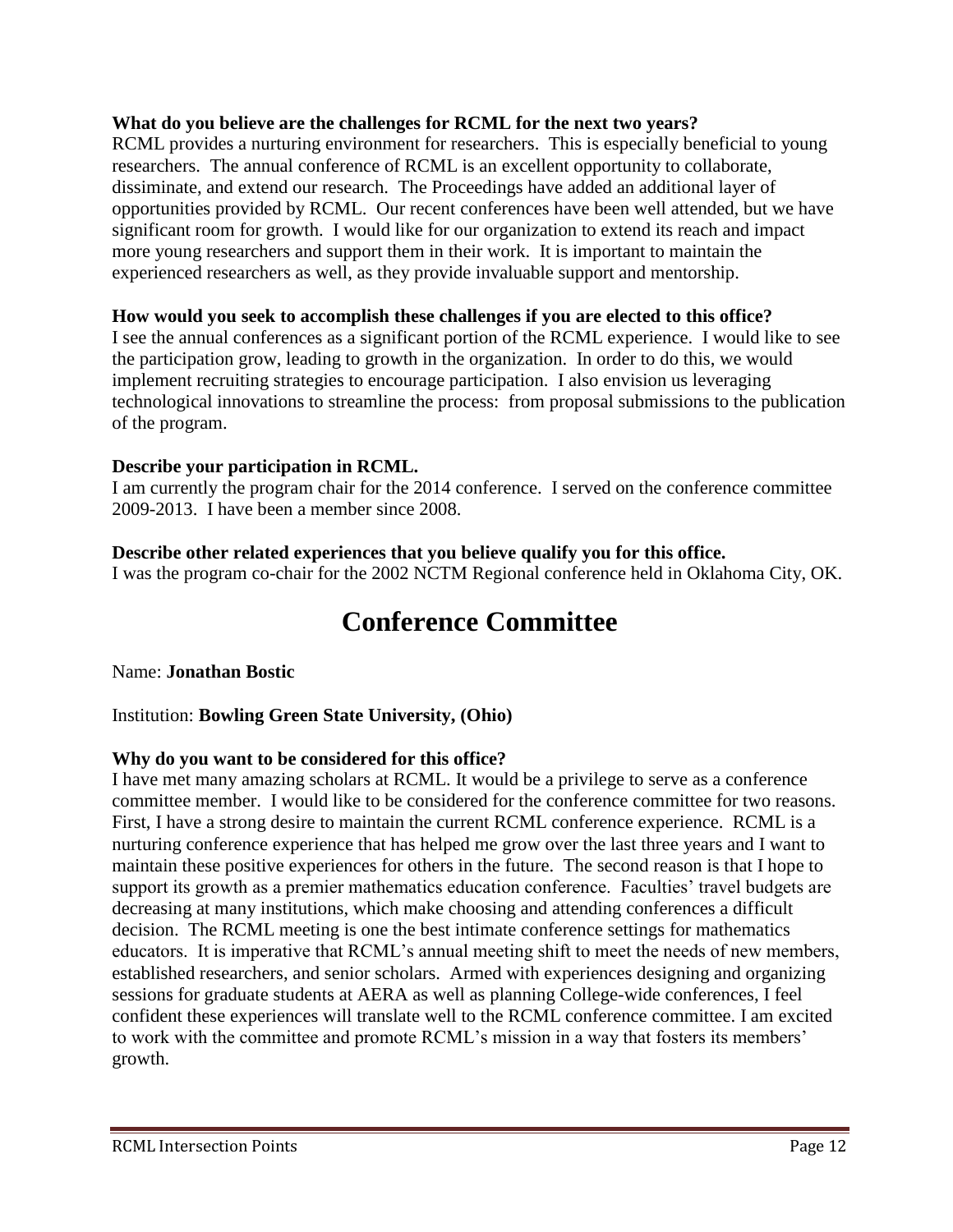#### **What do you believe are the challenges for RCML for the next two years?**

There are some challenges for RCML to overcome. One challenge is recruitment of new members. A second challenge is providing new opportunities for RCML membership to interact during the conference.

#### **How would you seek to accomplish these challenges if you are elected to this office?**

The first challenge involves recruiting new members to RCML. Over the last two years, I have noticed that some members encourage their graduate students to attend and present. In fact, many active members first experienced RCML as graduate students. As a conference committee member, I would meet this challenge in three ways. First, I would further encourage others to bring their graduate students. Second, I would use my network of mathematics educators involved in the Service, Teaching, and Research (STaR) cohort as a means to grow membership and involvement in RCML. At last year's STaR meeting, I mentioned RCML and not one person was aware of our group. Hence, I made certain to describe the conference, who is involved, and why they should become involved. This recruitment can be useful as a conference committee member. The third avenue also aims to meet the second challenge: new opportunities. One opportunity would be to offer new session types at the conference such as a graduate student-only poster session and cooperative sessions for discussing issues. No other organization (or its conference) allows graduate students an opportunity to share their work during poster sessions. Some (e.g., AERA and PME-NA) offer poster sessions but these are open to anyone and can be overwhelming. A graduate student-only poster session would allow budding mathematics educators an opportunity to share their ideas, gather feedback, and interact with the greater RCML membership. This session could coincide with lunch, and leave sufficient time for poster presenters to eat after a brief session and to conduct the business meeting. These three solution strategies would help recruit new members while also retaining RCML's mission and goals without growing out of the warm, caring environment that RCML provides. To respond to the second challenge: I think RCML might benefit from a second new session. My idea is a cooperative session, which will provide space and time at the conference designated for members to share ideas and work collegially and cooperatively on a shared project or vision. This sharing session could happen at the end of the first day and would not require anything different from the conference schedule. In fact, the idea is similar to the "birds of a feather" group that RCML used to offer. The key difference would be to indicate to attendees that a session at the end of the day (e.g., 4:30 – 6:00pm) as time to meet about shared issues and visions. This idea was enacted after the 2013 RCML gathering. I initiated a conversation with Sean Yee and as a

result of that conversation we are submitting a journal article focusing on a mutual research interest. I am sure there are others who have shared ideas and visions and would appreciate this time and space to explore possible collaborations to write, research, and serve the field together.

#### **Describe your participation in RCML**

I began participating in RCML in 2011 as a conference proceeding reviewer and continue to review conference proceedings. At my first conference meeting in 2012, I presented with Gabriel Matney and had a paper published in the 2012 conference proceedings. The following year, I presented again and had a paper published in the 2013 proceedings. The 2013 presentation was a session examining Common Core professional development, which was led by multiple presenters including Dan Brahier, Linda Gojak, Gabriel Matney, and Bill Speer. Since 2011, I have served as an *Investigations* reviewer and have reviewed several manuscripts.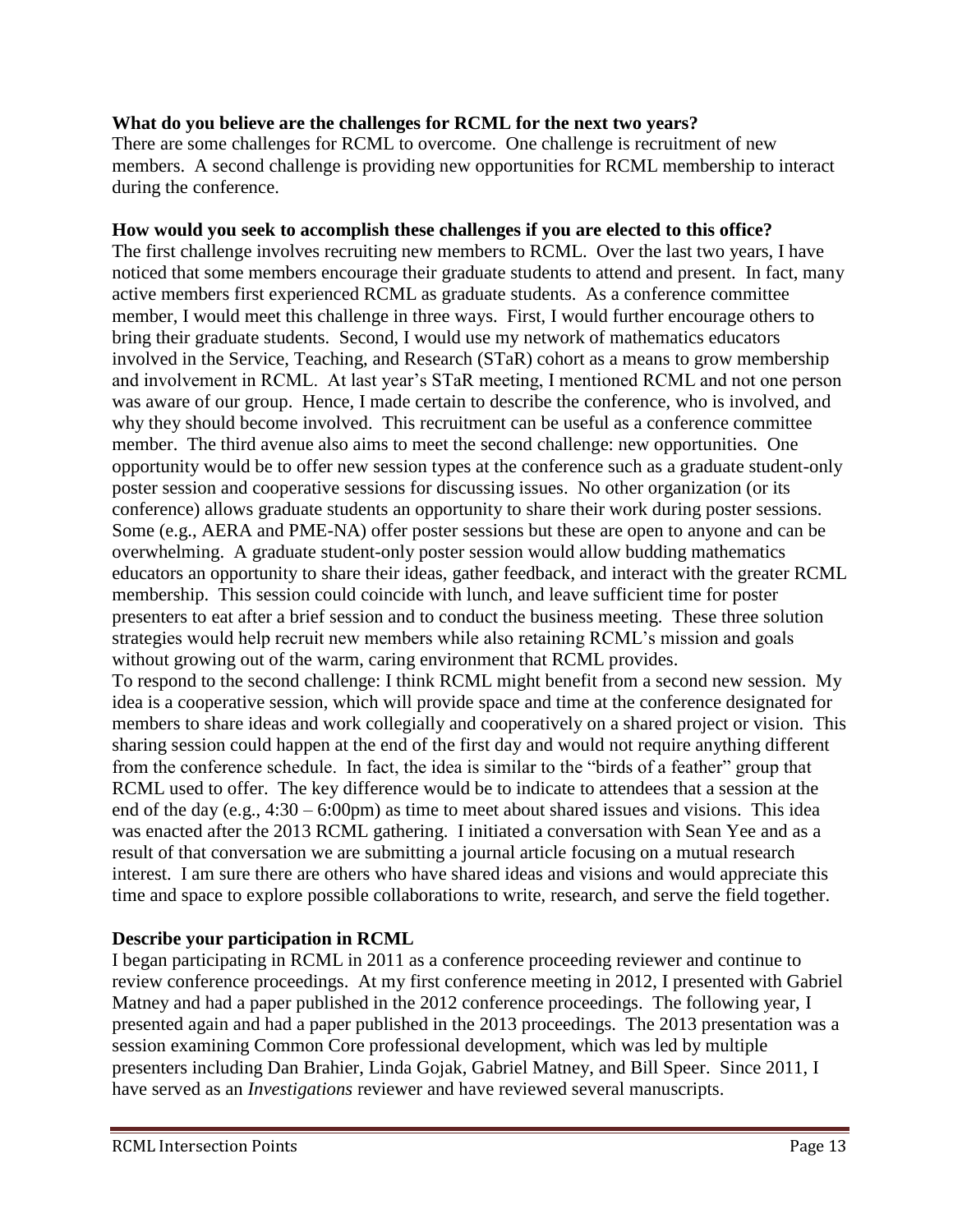#### **Describe other related experiences that you believe qualify you for this office.**

I have held numerous positions that qualify me for the conference committee. As a graduate student, I served as the President of the University of Florida College of Education Graduate Student Association. In that role I organized our annual poster presentation as well as six meetings focused around research, teaching, and service in the education field. Membership increased two-fold during my time because we actively sought out ways to include all areas of education and not one avenue. As a graduate student, I also served as the AERA Division C (Learning and Instruction) Graduate Student Council President. As AERA Division C GSC President, our membership doubled and I organized and led a session with three panel members, which focused on ways that mathematics education theories were driving educational research. These two experiences show my ability to organize meetings, sessions, and conferences. As an assistant professor, I have served on numerous committees and volunteered with numerous organizations that have helped me grow. In the last two years, I have volunteered at Ohio Council of Teachers of Mathematics (OCTM), NCTM, and RCML conference meetings at the registration or similar table. Those roles have allowed me to help the conference function thus I have a better idea of what it takes for a conference to be successful. As a conference volunteer I have registered attendees, helped participants find meeting rooms, and performed other tasks. Finally, I believe in RCML's mission and foster its mission by presenting at the conference and reviewing conference proceedings and manuscripts for *Investigations*.

#### Name: **Bill McGalliard**

#### Institution: **University of Central Missouri**

#### **Why do you want to be on the conference committee?**

I am very passionate about understanding the way in which students learn and understand mathematics. To this end one of the ways I can be of service to the mathematics education community is to be active in RCML and assist in making the conference a welcoming and productive environment.

#### **What do you see as the challenges for RCML in the next 2 years?**

The biggest challenges for RCML in the coming 2 years are to retain the high quality of our conferences and to attract more members to contribute to this valuable organization.

#### **How would you seek to accomplish these challenges if elected?**

The RCML conferences that I have attended in the past have all been excellent and very welcoming places for researchers, teachers, as well as teacher educators. I think it very important that this trend continue since it is my opinion that is one of the RCML's greatest strengths. I can assist the other conference committee members in making future conferences just as superb and welcoming as the past ones that I have attended. A big part of member retention and attraction is having a conference with superb attendance and featured speakers. As a member of the conference committee I help see this come to fruition. I also believe we can use our friendly and open atmosphere to help attract potential scholars, teachers, and teacher educators and support them in their careers.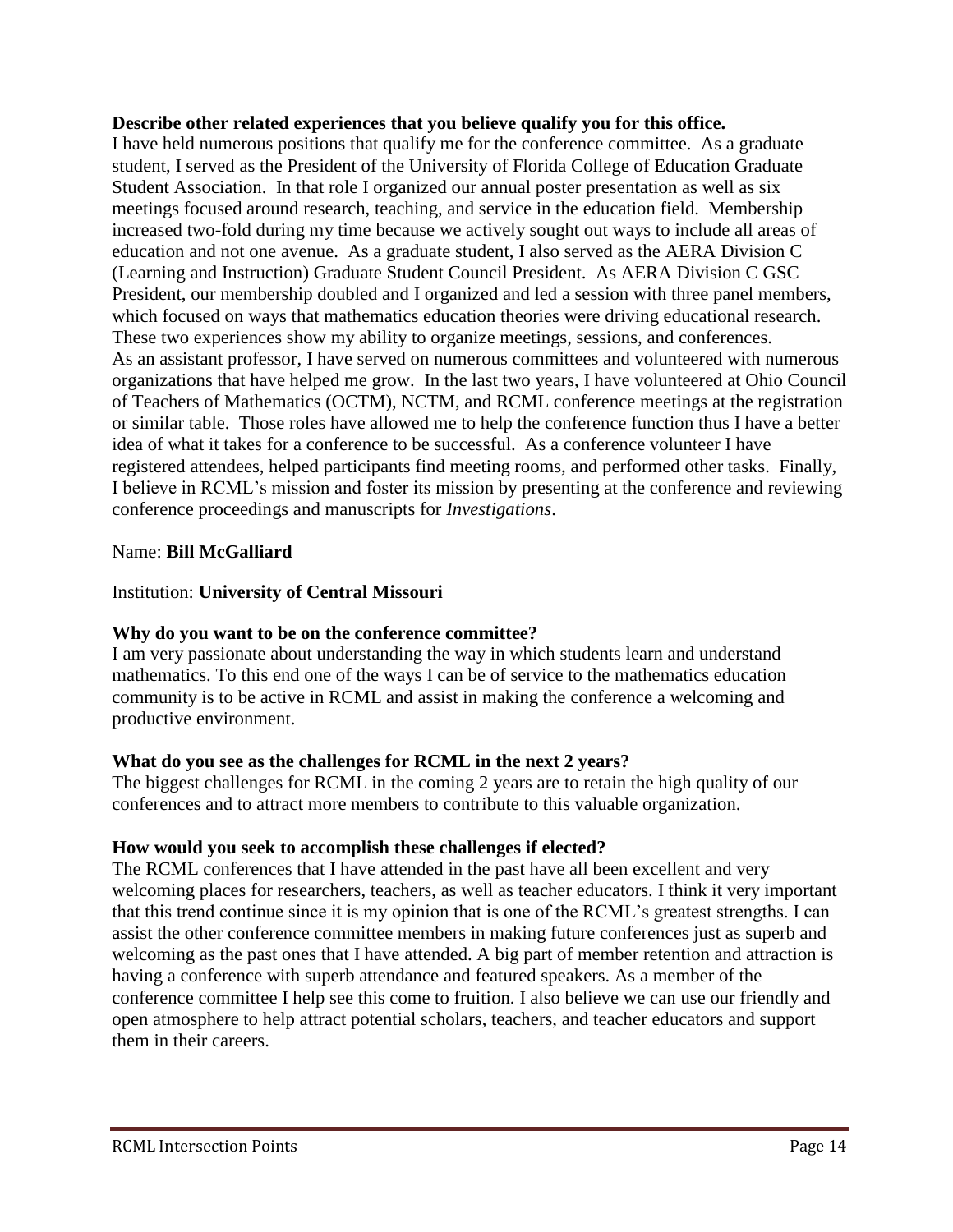#### **Describe your participation in RCML.**

I have attended 3 RCML conferences in the last 4 years at Little Rock, Charlotte, and Tulsa. I have presented at 2 of them (Little Rock and Charlotte) and have had 2 proceedings papers published.

#### **Describe other related experiences that qualify you for this position.**

While in my present position I have served on several committees. These committees have taught me how to work with a group of like minded professionals in the pursuit of attaining shared goals. I believe these experiences will be invaluable in aiding me if I am elected to be on the conference committee.

#### Name: **Ramakrishnan Menon**

#### Institution: **Georgia Gwinnett College**

#### **Why do you want to be considered for this office?**

To contribute to the work of RCML in general, and to the RCML annual conference in particular. The annual conference is an opportunity for our members to come together, share diverse experiences and research efforts, and network with other math educators. Being on this committee will allow me to contribute to the myriad activities that go into planning for a conference that meets the needs of the conference participants.

#### **What do you believe are the challenges for RCML for the next two years?**

I believe that one challenge RCML faces is how to increase membership. Another challenge is the difficulty (mainly financial constraints) faced by potential conference participants to be physically present at conferences.

#### **How would you seek to accomplish these challenges if you are elected to this office?**

To overcome the membership challenge, we could reduce the conference registration fee by 25% for every member who brings in a new member.

To overcome the financial constraint, we could offer members the option of presenting an electronic session, or e-session (such sessions could make up a small percentage of the presentations), so that travel and hotel expenses do not become major constraints.

#### **Describe your participation in RCML.**

I have been a member of RCML for more than 10 years, and wrote 9 Musings columns/articles in the RCML newsletter/Intersection Points, from 2002 to 2005.

#### **Describe other related experiences that you believe qualify you for this office.**

I was a member of the organizing committee for the World Technology Conference when I was at the National Institute of Education in Singapore. I have also coordinated workshops and seminars at California State University Los Angeles (CSULA), in my capacity as the Director of Faculty Development at CSULA for two years.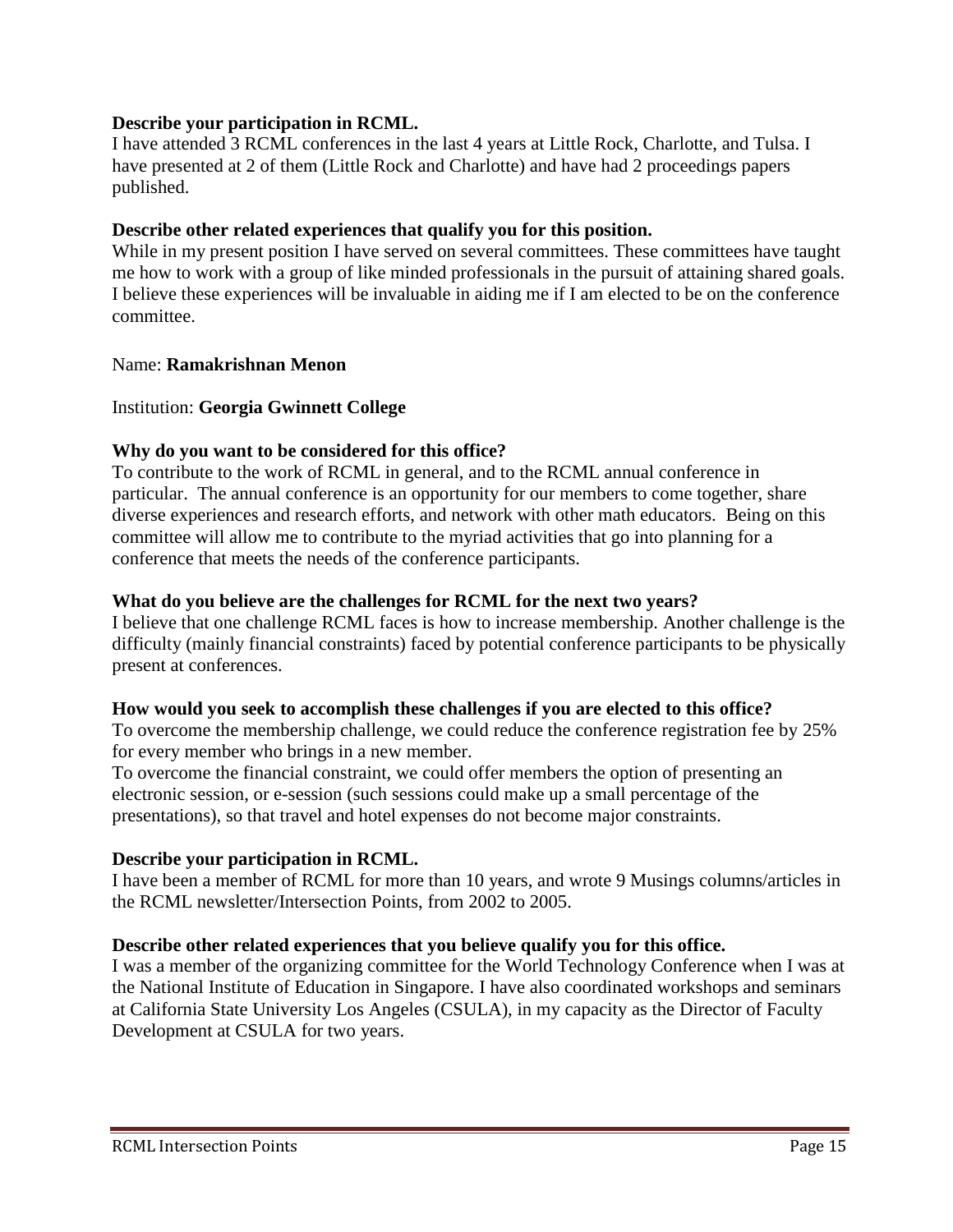#### Name: **Sarah Smitherman Pratt**

#### Institution: **University of North Texas**

#### **Why do you want to be considered for this office?**

I would like to assist in the planning of future RCML conferences.

#### **What do you believe are the challenges for RCML for the next two years?**

One challenge for RCML is the transition to a new editor of the journal, as well as the online publishing of the journal. Another challenge for RCML is the encouraging of current members to invite colleagues to join RCML as well as increase the attendance of the annual conference.

#### **How would you seek to accomplish these challenges if you are elected to this office?**

One way I think could assist in the increasing number of attendees at the annual conference is to find ways to incentivize current members to bring new attendees, such as granting the person who brings the most to receive a free annual membership to RCML.

#### **Describe your participation in RCML.**

I have been a member of RCML and attended the annual conference since 2009.

#### **Describe other related experiences that you believe qualify you for this office.**

In my prior service as Program Chair and currently as the Chair of the AERA SIG: Chaos and Complexity Theories, I have acquired much knowledge for how to solicit proposals, review the submissions, organize sessions, and implement the conference program in ways that facilitate generative conversations. Furthermore, because I have worked at LSU (as a graduate student), UNC-Greensboro (as an assistant professor), LRCE in Baton Rouge (as assistant program director for an alternative certification program), and University of North Texas (current position as an assistant professor), I have many networks of colleagues that I continue to maintain in my work as a mathematics educator.

Name: **Jessie C. Store**

#### Institution: **Alma College (Michigan)**

#### **Why do you want to be considered for this office?**

This office will make it easier for me to serve more meaningfully towards RCML's mission, which I am passionate about.

#### **What do you believe are the challenges for RCML for the next two years?**

Increasing membership, conference attendance, and proposals for conference proceedings.

#### **How would you seek to accomplish these challenges if you are elected to this office?**

Selling RCML through other national and regional conferences (including conferences for 2 year colleges and mathematics conferences) and peer-to-peer advocates with a highlight on proceedings especially because while there are many mathematics and mathematics education conferences, there are very few with proceedings. Whenever I am attending other conferences, I can volunteer to participate in RCML marketing efforts.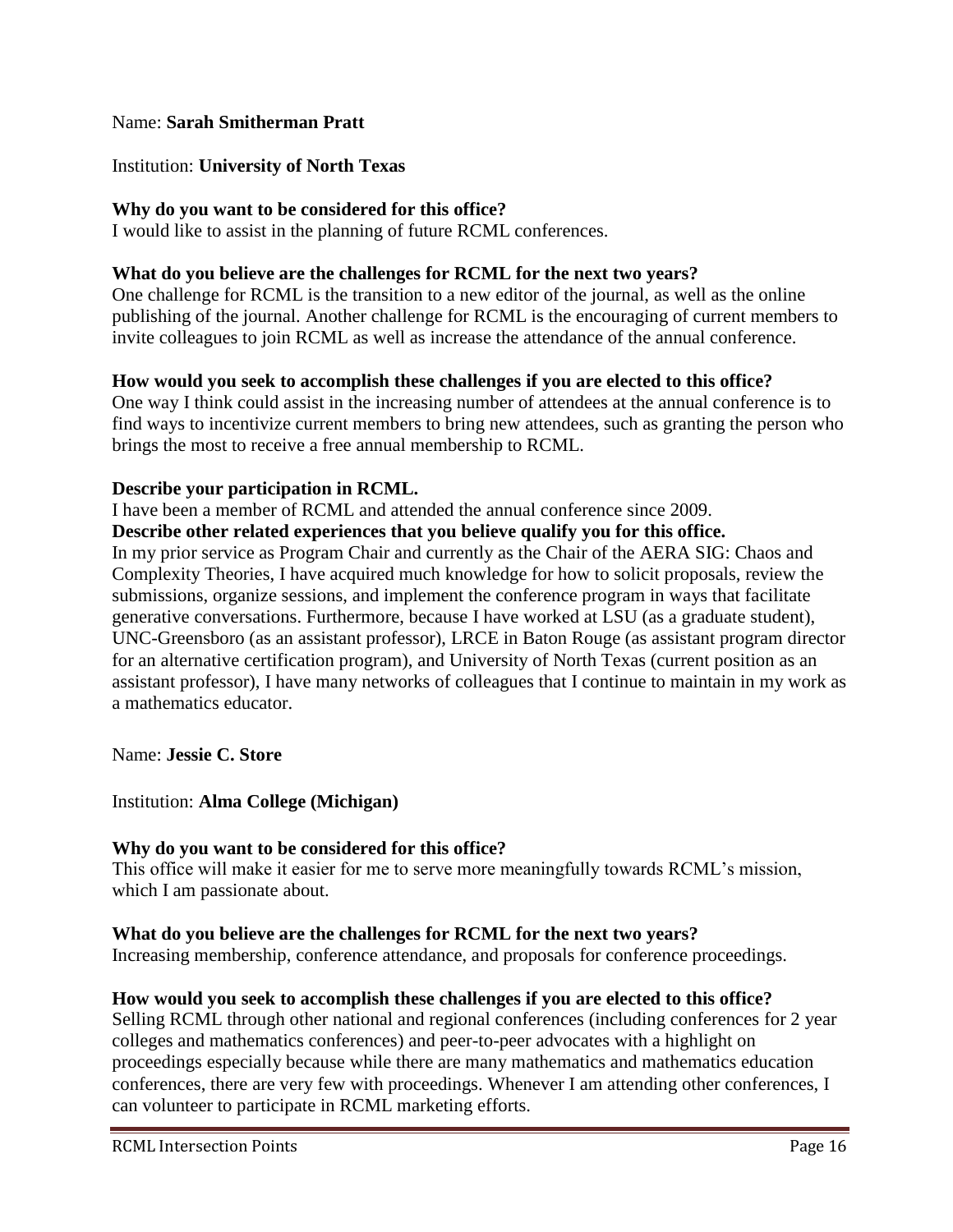#### **Describe your participation in RCML.**

I am a member, regular presenter at the conferences, manuscript reviewer for Investigation in Mathematics, and I reviewed RCML proceedings manuscripts for 2 years.

#### **Describe other related experiences that you believe qualify you for this office.**

As a professor at a private college, I am actively involved in college's recruitment and marketing efforts. For example, we meet and talk with prospective students and discuss how Alma College is a good fit for them. I may bring this experience to RCML in support of efforts to increase membership and conference participation.

#### Name: **Ann Wheeler**

#### Institution: **Texas Woman's University**

#### **Why do you want to be considered for this office?**

I want to be considered for this office because I would like to become more involved with RCML. Since receiving my doctorate in mathematics education in 2009, I have been involved in multiple mathematics/mathematics education organizations. Out of all of the organizations, I enjoy attending and presenting at RCML the most. The members are encouraging and genuinely supportive of one another. I am excited about the opportunity of taking a leadership role in RCML.

#### **What do you believe are the challenges for RCML for the next two years?**

The challenges for RCML for the next two years include recruitment and visibility of the organization. I never really knew about RCML until a fellow TWU colleague told me about her involvement in the organization a few years ago.

#### **How would you seek to accomplish these challenges if you are elected to this office?**

As a member of the Conference Committee, I would strive to actively recruit new members via my interactions with colleagues at the state, regional, and national levels. Potential new recruits would learn of my positive experiences with the organization and ways in which I have been actively involved in the group.

#### **Describe your participation in RCML.**

In past years, I have published two conference proceedings and presented three talks at national RCML conferences. I also review for *Investigations in Mathematics Learning*. For the 2014 meeting, I volunteered to be a reviewer for the conference proceedings. I also submitted two proposals to speak, including conference proceedings.

#### **Describe other related experiences that you believe qualify you for this office.**

I also work/have worked on numerous TX committees, such as the Texas Higher Education Coordinating Board's Developmental Education Advisory Committee, Texas Success Initiative Assessment Review Sub-Committee Member, and College and Career Readiness Initiative Mathematics Faculty Collaborative Member. At TWU, I have been a member of the following committees: Mathematics Education Committee, Mathematics Education Hiring Committee, Teacher Preparation, Comprehensive Student Success Plan (CSSP) Advisory Council Member,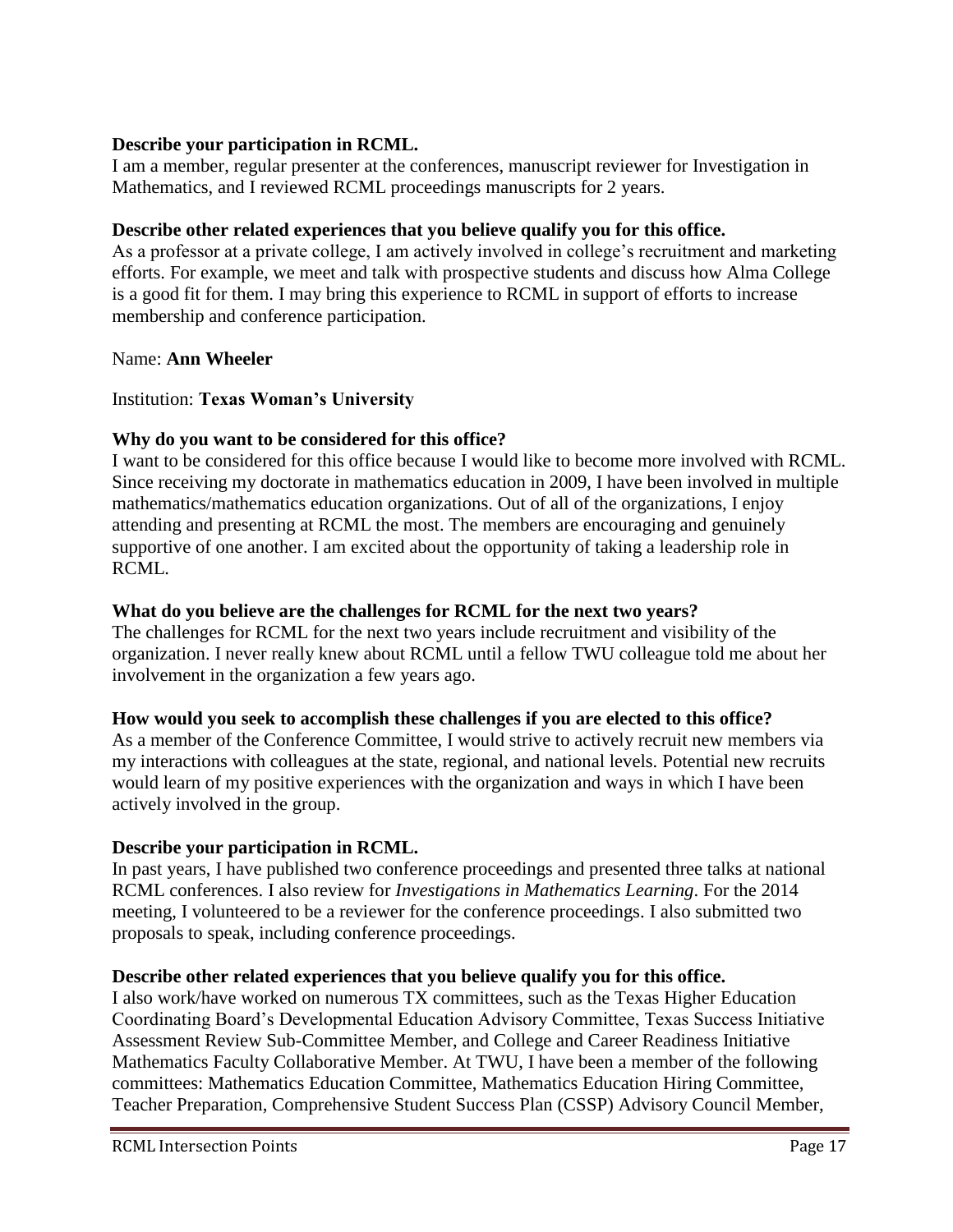TWU's Visioning Focus Group, Faculty Events, Expanding Your Horizons Planning Committee, Who's Who, Faculty Awards, Family Day, Student Service Fee, Masters' Thesis Committees, and Professional Paper Committees (Chair and Committee Member). I also have advised/mentored multiple students through S-STEM and Honors Capstone projects, as well as coordinate College Algebra. Through these responsibilities, I have grown in my teamwork and leadership skills.

#### Name: **Sean Yee**

#### Institution: **California State University, Fullerton**

#### **Why do you want to be considered for this office?**

I want to be considered for this office because I can be useful in helping RCML grow while holding to the mission statement values that have made RCML great. After being part of the RCML family for four years, presenting each year on my research, being published in the RCML Investigations with a full research report, and now reviewing for the Investigations journal, I feel that I have a strong understanding of how the mechanics of RCML work. Additionally, I have presented regularly at NCTM, PME-NA, and JMM. Thus I have a valuable understanding of the internal and external relationships that RCML attempts to build at their conferences. I can be useful to the conference committee because I can leverage my experiences so that stimulation, generation, coordination, and dissemination of mathematical learning remain highly valued and perpetually attractive to the mathematics education community.

#### **What do you believe are the challenges for RCML for the next two years?**

I believe that keeping the strong foundation of current members while encouraging new members to join is a perpetual struggle that will ebb and flow over the next two years. The conference struggles to remain small so that presentations are intimate enough to have meaningful conversations, while offering more opportunities for graduate students and professors to present. This is not a problem that can simply be solved, but a spectrum in which RCML must continually redefine their identity.

#### **How would you seek to accomplish these challenges if you are elected to this office?**

As a representative from the West Coast, I believe I can offer creative ideas that will draw more members from this side of the country which is currently lacking in RCML. Moreover, I grew up with RCML while completing my dissertation in the Midwest in Ohio, so I am firmly planted in understanding its history and the influences that have helped RCML evolve so that the committee holds to its founding philosophy. I would help the committee by approaching viable options (such as poster sessions and panel discussion sessions) with a critical lens focusing again on the mission of RCML and making sure that all discussions and decisions were made for the appropriate reason. Additionally, I would suggest we capitalize on those who have published in the Investigations Journal by having the authors *speak* at the conference in a writing session so that more people can mentored and guided in the publication process. I have noticed that the quality of manuscripts could be greatly increased with the help of such sessions. This will increase the Investigation Journal manuscript submissions and help disseminate RCML research in an appreciative and supportive manner.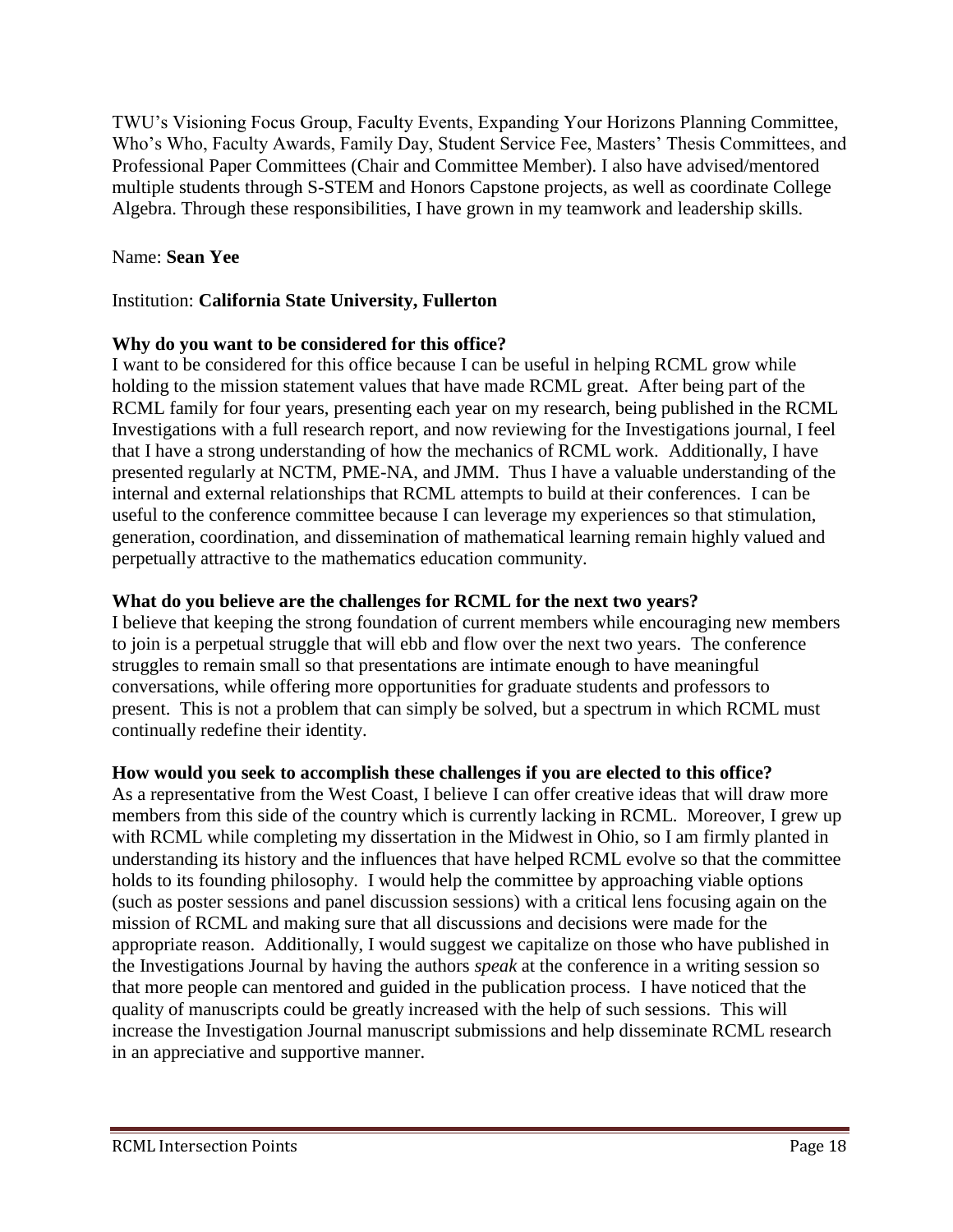#### **Describe your participation in RCML.**

I have presented at RCML for the last four years on my research in problem solving, linguistics, discourse, and proof.

I have published in the Spring 2013 issue of the RCML Journal *Investigations*. I have published in the Spring 2011 Newsletter. I have reviewed for the the RCML Journal *Investigations* multiple times in the last year.

**Describe other related experiences that you believe qualify you for this office.**I have presented and published in multiple proceedings of conferences including PME-NA, NCTM Research Presession, and JMM. I have seen many ways in which conferences are run. I am a STaR fellow (NSF Fellowship for young mathematics educators) for the year of 2013 and have networked well with faculty from across the country. This has allowed me to keep a pulse on current trends nationally and internationally in mathematics education.

I have received 2 grants during my first tenure-track year at California State Fullerton. One grant was the Funding My Research grant so that an understanding of how national and federal grants are reviewed, given, and processed while the other was an intramural grant to continue my research in teacher listening with a graduate assistant. This has offered me a more thorough understanding of the financial aspect of continuing research which can be valuable as a board member of RCML.

### **The Pulse of RCML Publications-- Fall 2013**

Sheryl A. Maxwell, VP

During this fall season, we all seem to receive many solicitations from a variety of organizations. Sometimes a person calling will ask for used clothing donations to be placed in a well-marked bag outside on a certain day. Even e-mails arrive requesting support for specific organizations through the donations of household items or non-perishable food designated for children and families in the region. Other callers from former institutions that I have attended will ask for a monetary amount for their university/college. My responses vary with each inquiry. I suspect that these indicate something of my nature, my current attitude, or simply my tolerance of these requests. I find that if I am given information, understand the situation, and take time for personal consideration I will more likely be positive in my response. Perhaps you react similarly. So, here is some information about our RCML Journal, *Investigations in Mathematics Learning*.

Dr. Vicki J. Schell's name as the Editor will appear in the three issues of Volume 6 of *Investigations in Mathematics Learning* during the 2013-14 Academic Year.The issues will occur as before: Fall issues will arrive in early October. Vol. 6, No. 2 issue will be mailed to subscribers in Winter 2014; Vol. 6, No. 3 issue will be published in Spring 2014. Volume 7, Number 1 issue will be prepared and mailed in September 2014.

In 2008 the RCML Executive Board assumed the ownership of the RCML journal, changing its name to *Investigations in Mathematics Learning*. The receipt of the journal is one of the benefits of membership in RCML. Your individual 2013 RCML dues was linked specifically to the publishing and printing of the Volume 6 issues you are currently receiving. But, like us, you need to consider the upcoming Volume 7 issues too, since those issues are connected to the 2014 annual dues.